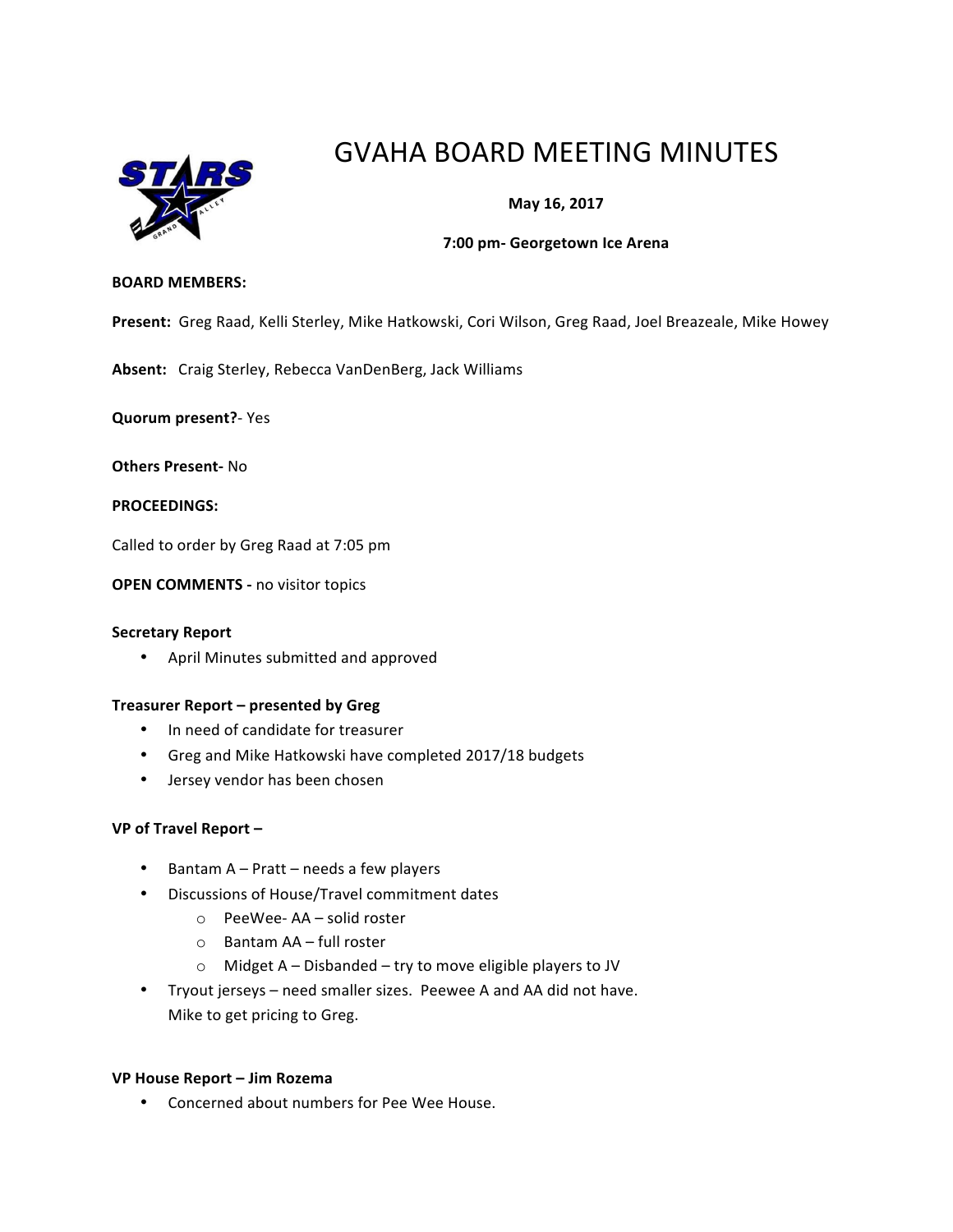## **Hockey Director Report- Jack Williams/Joel Breazeale**

- Goalie coaching possibility. Discussions of good and bad with current Bandit program.
- Discussions of how goalies can be more involved in skill skates.
- Golf outing Simplifying and making it a competition. Just golf. Less sponsors, etc.

## **Fundraising Report – Kelli Sterley**

- New families are inquiring about Script
- BW3 fundraiser coincide with coaches meeting.
- Golf outing is being planned by Jack Williams and Greg Mulder

## **Communications Director Report – Rebecca VanDenBerg**

- Discussions on what is the easiest way for the members to submit forms and for the association to keep them.
- House will register through township website
- Need to do a communication to promote the athletes that made the Meijer State Games teams.

#### **Township Representative Report – Mike Hatkowski**

- Discussion of how the GVAH and township website will work together.
- Kelli will research to be sure PDFs area fillable.
- PHA camp is on the calendar.
- West sheet is melted. No roller hockey this year but will be hosting a roller derby game.
- B&R is almost moved out. New vendor is being researched.
- Greg discussed flexibility for game times for managers during scheduling.
- Kelli to put together binders for team manager.

## **MAHA Representative Report – presented by Greg**

• July 13-16<sup>th</sup> – summer meeting at Grand Traverse

## **President's Report**

• Memorial Day parade – looking for players to skate. Sterley trailer will be used. Candy budget will be split between organization and

#### **NEW BUSINESS**